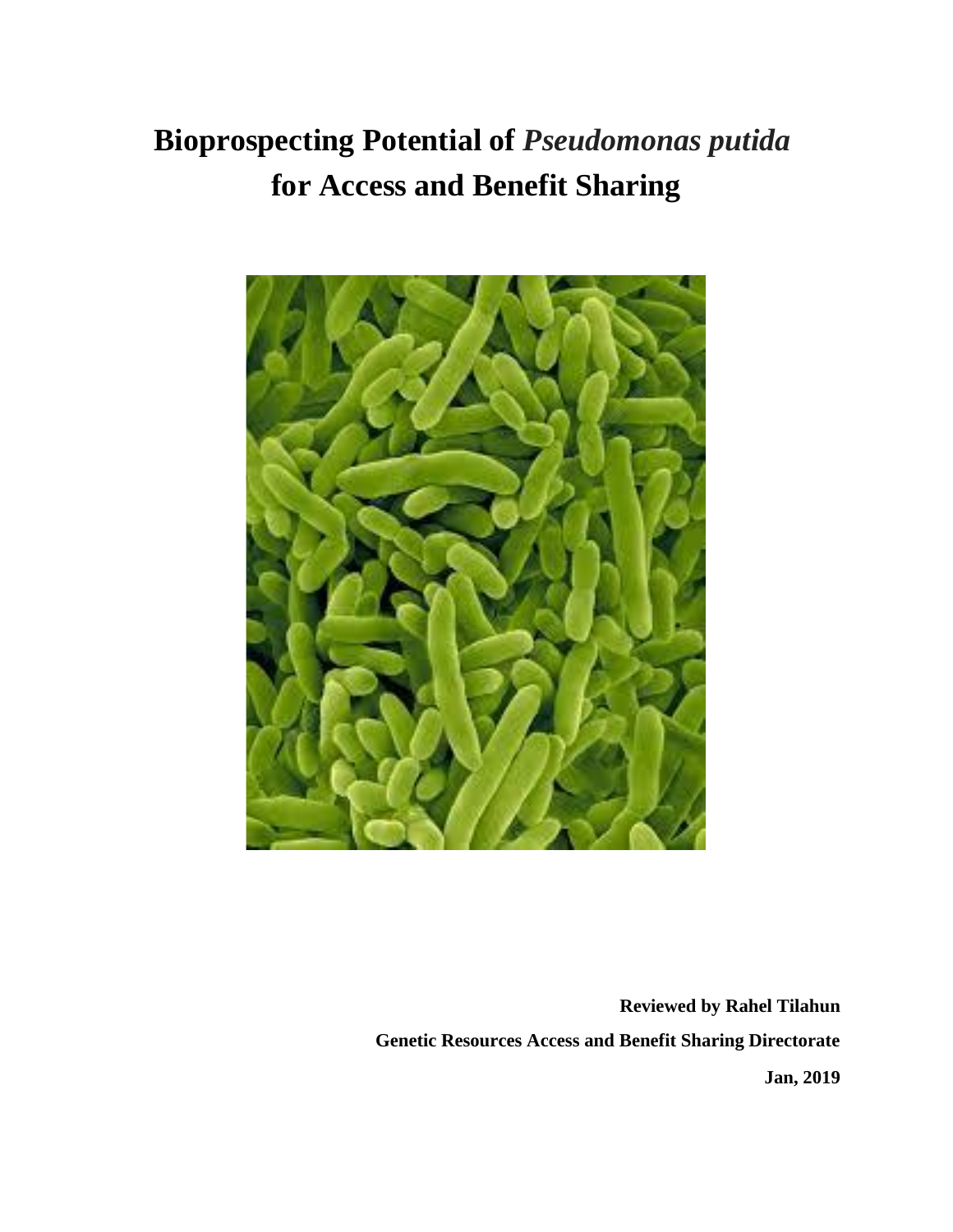## **1. Introduction**

Ethiopia is a country endowed with biodiversity such as microorganisms, plants, and animals which helps in identifying their use and shares the benefit. The sustainable use of its components and the fair and equitable sharing of the benefits arising out of the use of genetic resources are the two goals of convention on biological diversity (CBD) in which Ethiopia is applying it according to Proclamation No 482/2006 and Regulation 169/2009 (Access to Genetic Resources and Community Knowledge and Community Rights). An Access and Benefit Sharing Directorate is working on introducing applicable genetic resources for bioprospecting and Access and Benefit Sharing (ABS) agreement.

Consequently, the aim of this review is to promote the use of *Pseudomonas putida* for Agriculture, Biocontrol, and Bioremediation application for any company involved in bioprospecting or a person interested to work on it.

#### **2. Description and Taxonomy of the bacteria**

*Pseudomonas putida* is a commonly studied saprophytic soil bacterium strain in laboratories. It is grouped under rod-shaped, gram negative bacteria. Requiring oxygen for growth and survival, this aerobic bacterium inhabits soil, water, and other habitats, where there is availability of abundant oxygen and organic nutrients. It is motile and uses polar flagella for movement. In scientific history, the first living organism to obtain patent was *P. putida*. In the taxonomical classification, *P. putida* is grouped under the Class *Gamma proteobacteria*, Family *Pseudomonadaceae* and Order is *Pseudomonales*.

## **3. Cell structure and metabolism**

*Pseudomonas putida* is rod-shaped, non-spore forming, gram-negative bacteria that utilizes aerobic metabolism. This bacterium also has multiple polar flagella for motility. The flagella have a waveform that of usually 2 to 3 wavelengths long. *Pseudomonas putida* is sensitive to the environment and suppresses the changes in the direction of flagella rotation upon sensing chemo attractants. This is very helpful in guiding the *Pseudomonas putida* to propel towards the seeds of the plants which provides nutrients to the bacterial cells (Harwood *et al*., 1989). *Pseudomonas putida* is able to tolerate environmental stresses due to its diverse control of proteins including protein and peptide secretion and trafficking, protein modification and repair, protein folding and stabilization, and degradation of proteins, peptides, and glycopeptides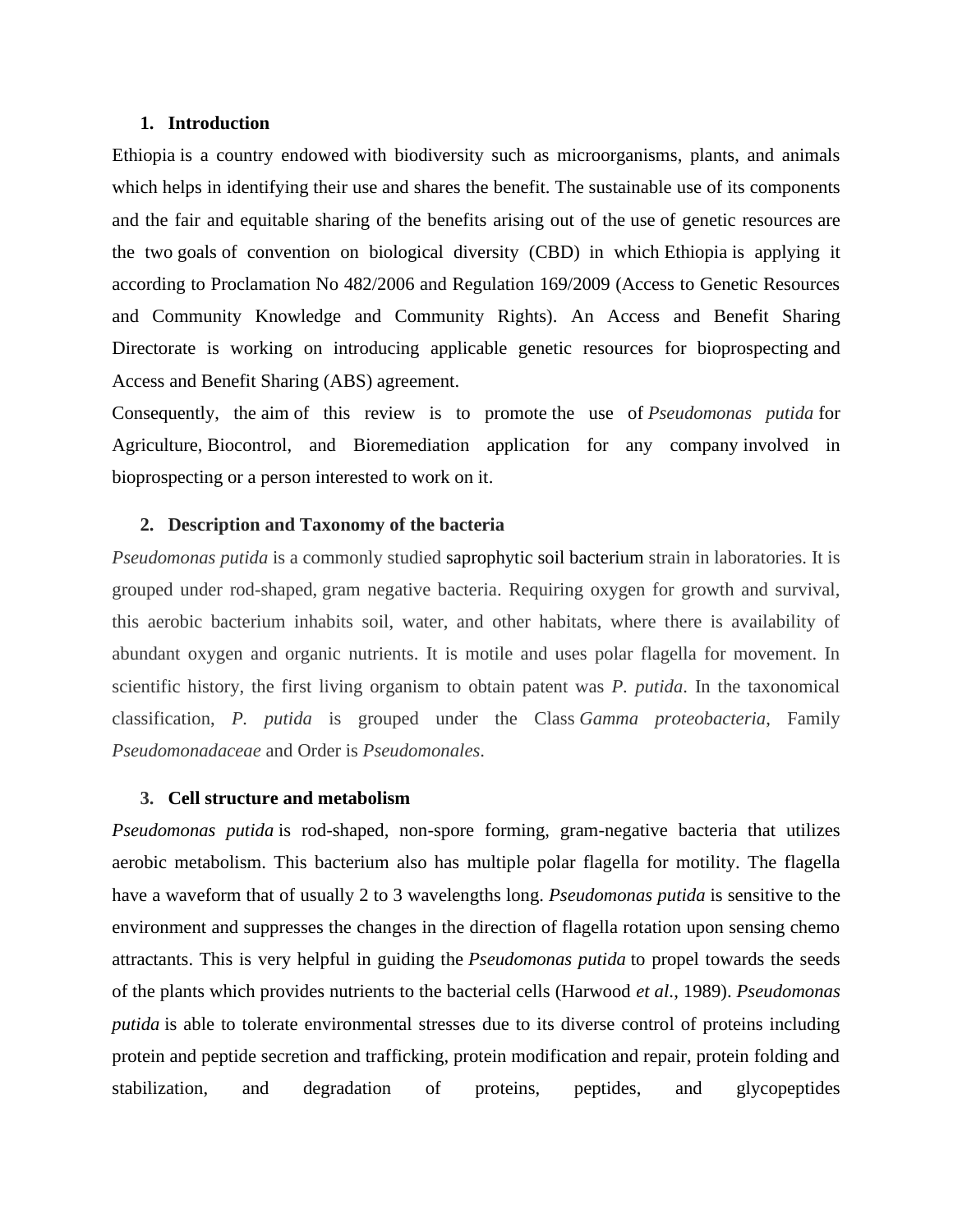(https://www.researchgate.net/publication/221847539\_Industrial\_biotechnology\_of\_Pseudomon as\_putida\_and\_related\_species. Some important proteins include the global regulatory proteins which link the pathway genes to the cell status. *Pseudomonas putida* exercises a very complex metabolism: the proteins control a particular pathway that depends on not only the signal received, but also the specific promoters and regulators in the pathway. In turn, once the signals are received, the protein informs the cell of the oxygen and nutrient availability. The Crc protein is another important protein which is part of the signal transduction pathway moderating the carbon metabolism. It also functions in biofilm production (Ruiz *et al*., 2005).

#### **4. Ecology**

*Pseudomonas putida* are significant to the environment due to its complex metabolism and ability to control pollution. There is a high versatility of bacterial communities towards contaminations which is further increased by certain catabolic sequences on the Toluene and m- & P-xylenes (TOL) plasmids in the cell. (Reanney *et al*., 1983)

Even the plasmids are important in sensing the environmental stress. Some of the environmental stresses are caused by benzene, xylene, and toluene, the main components of gasoline and are major sources of water contamination. *Pseudomonas putida* can degrade the hydrocarbons of these organic solvents through oxidative reactions therefore placing *Pseudomonas putida* as one of the most important microbes in bioremediation (Otenio *et al*., 2000).

*Pseudomonas putida* also interacts with other organisms in the soil. Its interaction with *Saccharomyces cerevisiae* in the rhizosphere led to beneficial effects on the state of the *Pseudomonas putida*. Fungi *Saccharomyces cerevisiae* produced the necessary glucose and also maintained the pH which was both favorable to the bacteria *Pseudomonas putida* (Romano and Kolter, 2005). The complex interaction of *Pseudomonas putida* and *Saccaromyces cerevisiae* together regulate plant health. Moreover, the bacteria itself is a great maintainer of abundant plant life. The production of the siderophores, such as pyoverdine and pyochelin, protect the plants from fungal pathogens. The mutual relationship benefits both partners. While *Pseudomonas putida* is able to reside in the plant seed and rhizosphere, the plant is, in turn, protected from plant pathogens and able to obtain vital nutrients from the bacteria (Espinosa *et al*., 2000).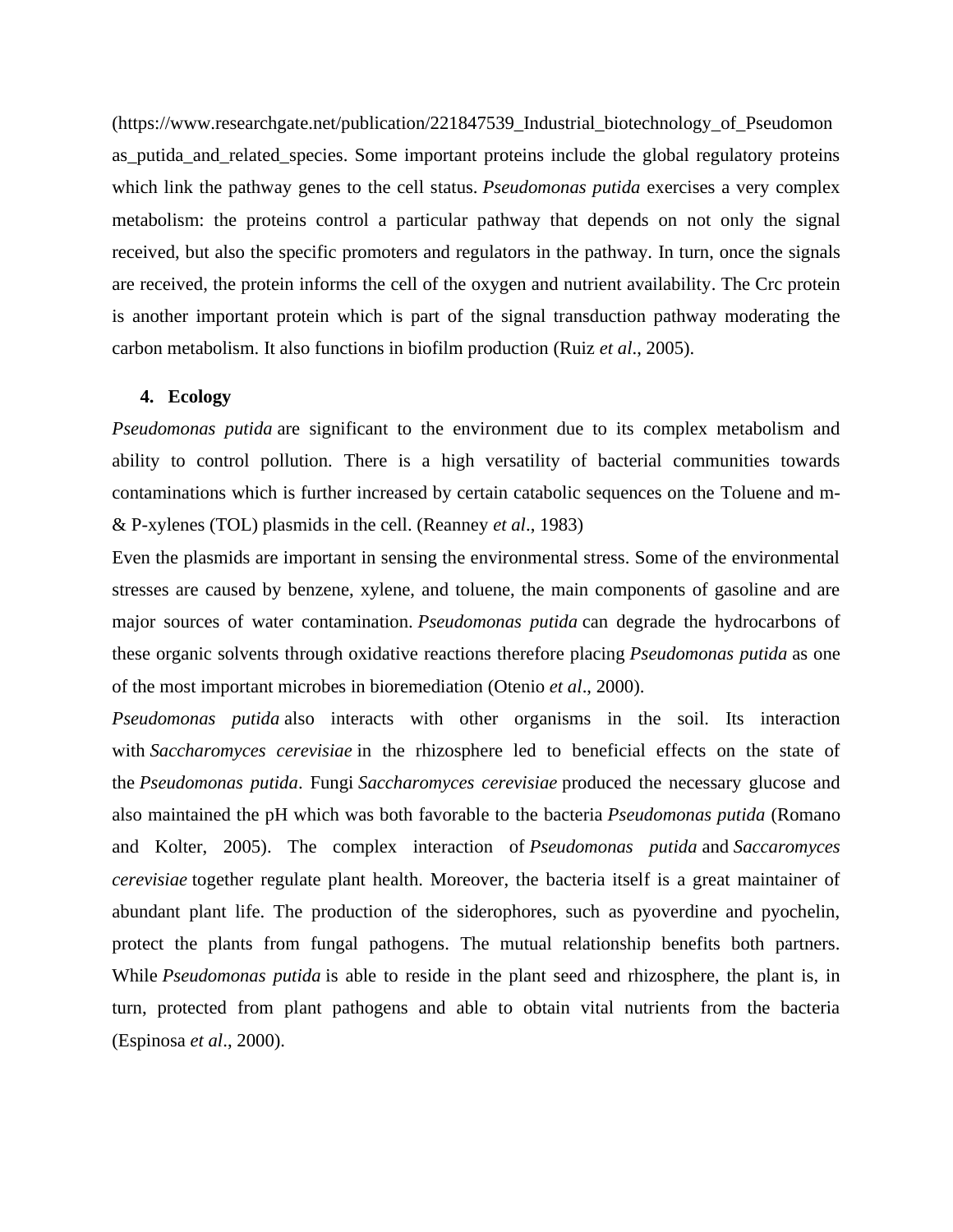## **5. Application of** *Pseudomonas putida* **in different sectors**

## **5.1. Use in Agriculture**

A beneficial property of all pseudomonas bacteria is that, it helps the plants to absorb nutrients from the soil medium. It also aids in counteracting pathogenic fungi, like Fusarium and Pythium. Fusarium causes wilt disease in plants; while Pythium inhabits the rhizosphere, and causes damping off disease in newly sprouted seedlings and young plants. Since from then, scientists have completed the sequencing of several strains of *P. putida*. Results showed that this simple bacterium is made up of about 6.2 million base pairs. Huge interest is shown in sequencing the genome of other strains for use in pollution control measures. Practical use of this bacterium has also been put forth for degrading oils and other organic pollutants. The plus point of employing this bacterium strain over other species of pseudomonas is its non-pathogenic nature.

## **5.2. Bioremediation**

The diverse metabolism of wild-type strains of *P. putida* can be exploited for bioremediation; for example, it has been shown in the laboratory to function as a soil inoculant to remedy naphthalene-contaminated soils (Gomes *et al*., 2005).

*P. putida* is effective for treating polluted soil that contains nicotine, naphthalene, toluene, and oil, as some of the contaminants. These beneficial bacteria also degrade plastic and polystyrene into biodegradable products. Thus, this bacterium is useful for restoring normal conditions in an otherwise polluted soil (Ward *et al*., 2006).

## **5.3. Application in Biotechnology**

*Pseudomonas putida* has the ability to produce poly-3-hydroxyalkanoates (PHA) from the aromatic hydrocarbon styrene. Styrene, a major environment toxic pollutant, is released in millions of kilograms a year from industrial sites and is known to cause spinal tract irritation, muscle weakness, and narcosis in humans and other mammals. The conversion to PHA allows the cure of styrene pollution.

Because PHA is beneficial to society, it serves in medical applications such as tissue engineering and also used as antibiotics and vitamins. PHA is also very environmental friendly, oil and grease resistant, and has a long shelf-life. Therefore, it is also used in everyday items such as plastic utensils and other disposable items. Unlike styrene, PHA can readily break down in soil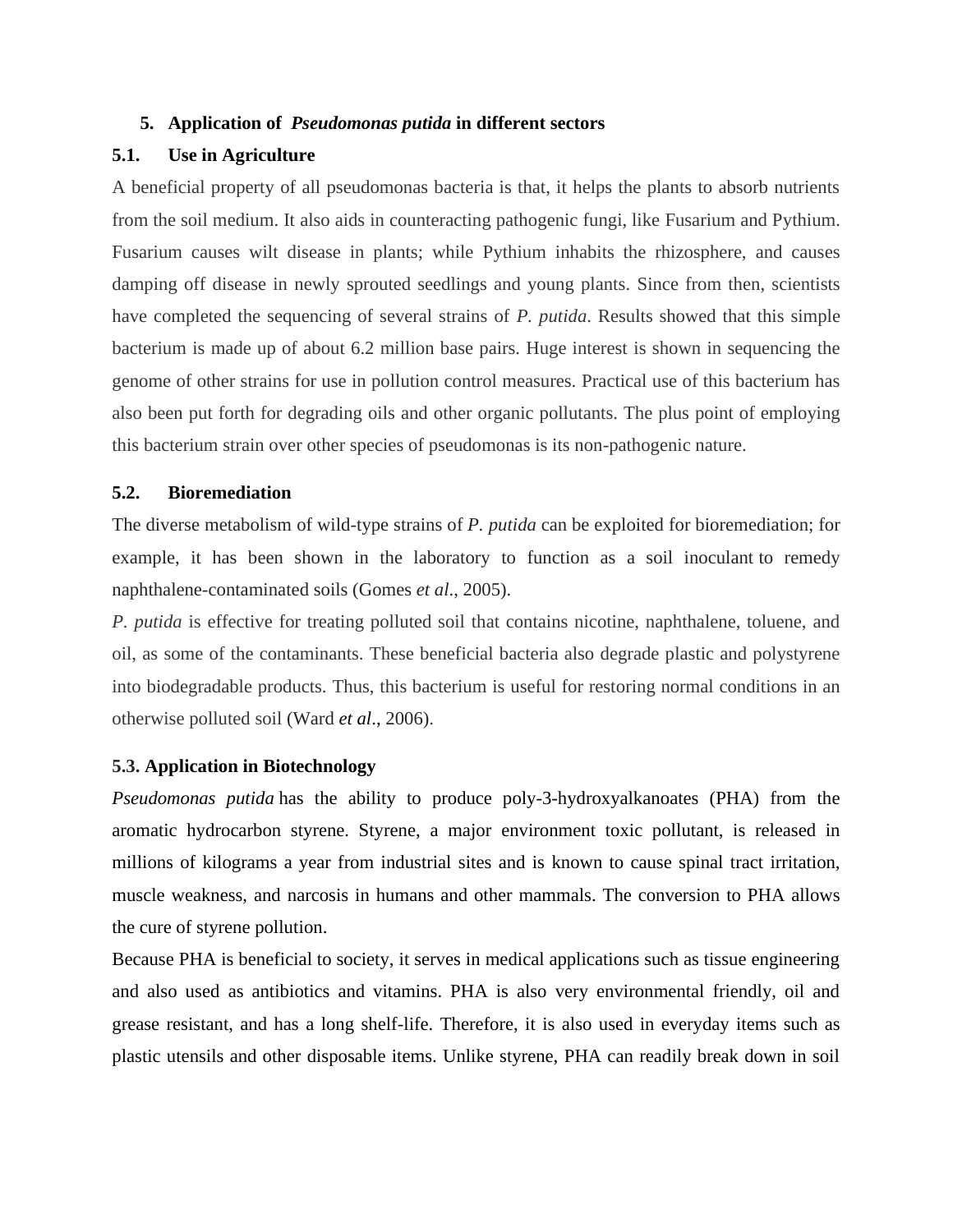or water. Commonly used styrofoam, aka polystyrene foam, is transformed into biodegradable plastic through the *Pseudomonas putida*'s complex metabolism.

Styrofoam is at first converted to styrene oil where it is introduced to *Pseudomonas putida* to convert to PHA (Ward *et al*., 2005). Within *Pseudomonas putida*, PHA accumulates under unbalanced growth conditions as a means of intracellular storage, storing excess carbon and energy. These PHA polymers are synthesized by enzyme PHA synthase which is bound to the surface of the PHA granules and uses coenzyme A thioesters of hydroxyalkanoic acids as substrates (Ribera *et al*., 2001).

#### **5.4. Biocontrol**

*Pseudomonas putida* has demonstrated potential biocontrol properties, as an effective antagonist of damping off diseases such as *Pythium* and *Fusarium* (Cornelis, 2008). It forms colonies and thrive in the plant roots. They certainly feed on the nutrients found in the rhizosphere. However, these bacteria live in harmonious relationship with the host plants by protecting them from pathogens and increasing the nutrient absorption. Current studies are ongoing for its use in making biopesticides for crops and valuable plants.

## **5.5. Oligonucleotide usage signatures of the** *P. putida* **KT2440 genome**

Di-to pentanucleotide usage and the list of the most abundant octa-to tetradecanucleotides are useful measures of the bacterial genomic signature. The *P. putida* KT2440 chromosome is characterized by strand symmetry and intrastrand parity of complementary oligonucleotides. Each tetranucleotide occurs with similar frequency on the two strands. Tetranucleotide usage is biased by G+C content and physicochemical constraints such as base stacking energy, dinucleotide propeller twist angle, or trinucleotide bendability. The 105 regions with atypical oligonucleotide composition can be differentiated by their patterns of oligonucleotide usage into categories of horizontally acquired gene islands, multidomain genes or ancient regions such as genes for rizobosomal proteins and RNAs. A species-specific extragenic palindromic sequence is the most common repeat in the genome that can be exploited for the typing of *P. putida* strains. In the coding sequence of *P. putida*, LLL is the most abundant tripeptide (https://www.researchgate.net/publication/221847539\_Industrial\_biotechnology\_of\_Pseudomon as\_putida\_and\_related\_species).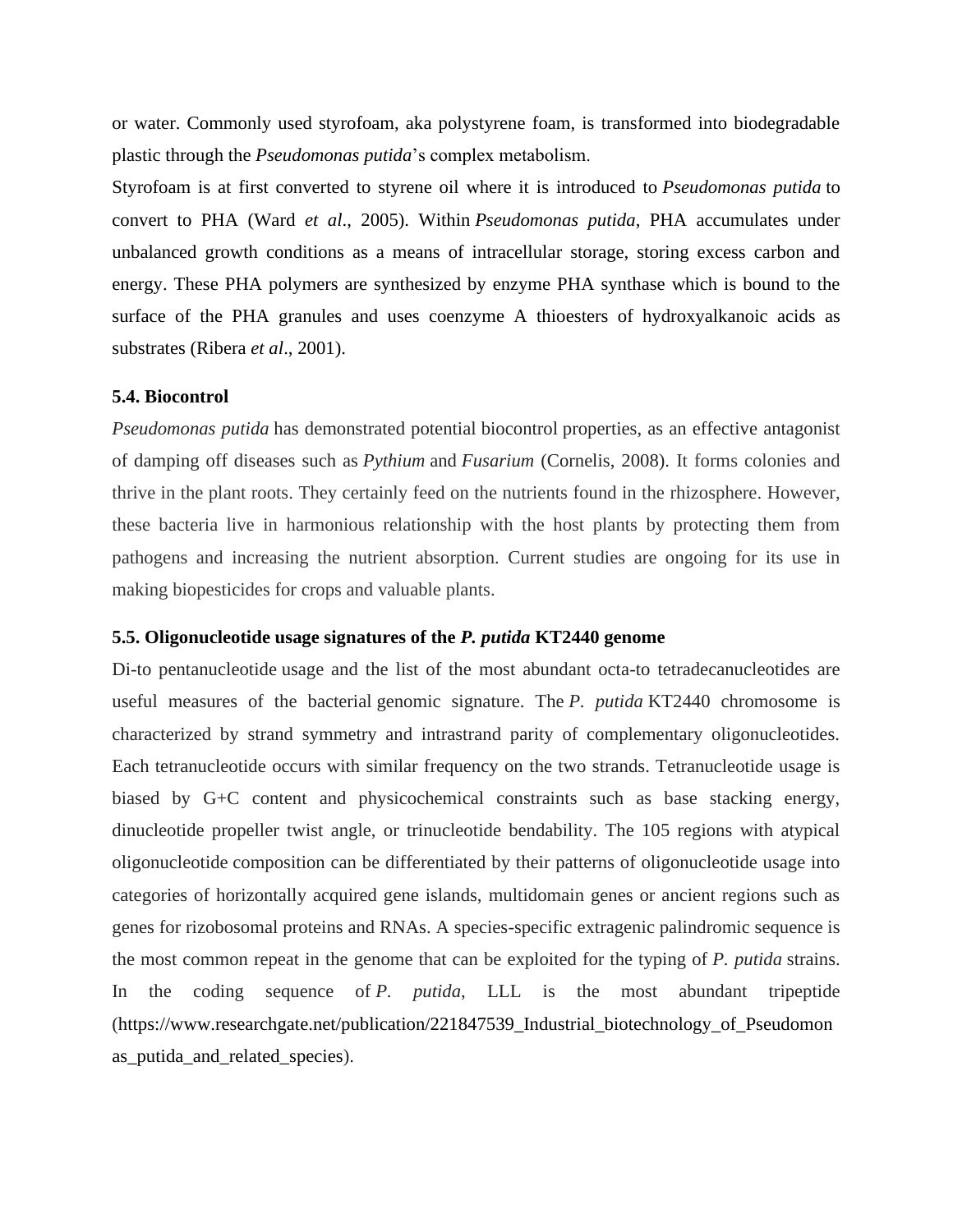#### **5.6. Organic synthesis**

*P. putida's* amenability to genetic manipulation has allowed it to be used in the synthesis of numerous organic pharmaceutical and agricultural compounds from various substrates (http://blogs.scientificamerican.com/observations/2011/05/24/newly-discovered-bacteria-liveson-caffeine).

## **5.7. CBB5 and caffeine consumption**

*P. putida* CBB5 is a non-engineered, wild-type variety found in soil. They can also live on pure caffeine and have been observed to break caffeine down into carbon dioxide and ammonia (Summers *et al*., 2011).

## **5.8. Used in research of different species**

*Pseudomonas putida* is very helpful in the research of different species in the genus *Pseudomonas*, especially *Pseudomonas aeruginosa*, a pathogenic bacterium that is one of the leading fatal diseases in humans. Researchers find that *Pseudomonas putida*, although saprophytic, can aid in the research on cystic fibrosis, an inherited disorder caused by a defective CFTR chloride transporter, which leads to recurrent opportunistic infections by *Pseudomonas aeruginosa*. The two bacteria are very closely related and share similar sequenced genomes (approximately 85% are shared), except *Pseudomonas putida* lack the genes that determine virulence. Due to its nonpathogenic nature, many researchers find *Pseudomonas putida* very beneficial to research due to its versatility and ease of handling (Kowalski, 2002).

#### **6. References**

- Cornelis, P. (2008) (ed). **Pseudomonas: Genomics and Molecular Biology**. 1<sup>st</sup>ed. Caister Academic Press.
- Espinosa-Urgel, M., Salido, A. and Ramos, J (2000). Genetic analysis of functions involved in adhesion of *Pseudomonas putida* to seeds. *Journal of Bacteriology* **182**: 2363-2369.
- Gomes, N.C. Kosheleva, I.A., Abraham, W.R. and Smalla, K. (2005). Effects of the inoculant strain *Pseudomonas putida* KT2442 (pNF142) and of naphthalene contamination on the soil bacterial community. *FEMS Microbiology Ecology* **54** (1): 21–33.
- Harwood, C.S., Fosnaugh, K. and Dispensa, M (1989). Flagellation of *Pseudomonas putida* and analysis of its motile behavior. *Journal of Bacteriology* **171**: 4063-4066.